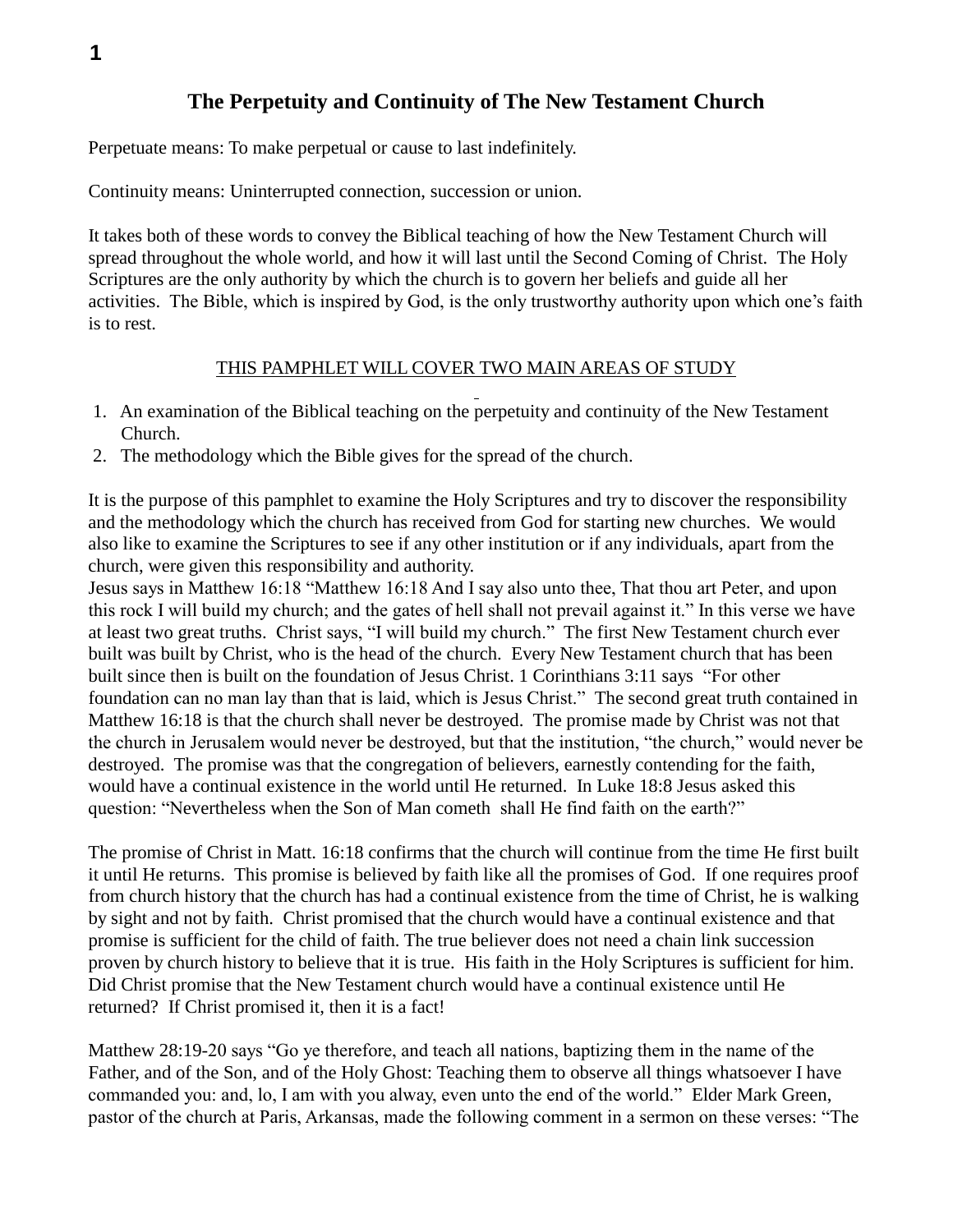commission was given to the apostles as officers in the New Testament church. As officers of the church, they received the commission in behalf of the church. Their receiving the commission for the church is similar to the treasurer of a church receiving money for the church from an individual. The money was handed to the treasurer, but it was given to the church. The money was not for the personal use of the treasurer, but was for the church."

Similarly, the commission to go into all the world and preach the gospel was given to the apostles, but it was given to them in their capacity as officers of the church. So the responsibility and authority in the great commission was given to the church, not just to the apostles. It was not given to the apostles as individual Christians, but as officers in the church. 1 Corinthians 12:28 says that God set the apostles in the church. Ephesians 2:20 says that the church is "built upon the foundation of the apostles and prophets, Jesus Christ himself being the chief corner stone." The apostles received the great commission as "foundation officers" of the church.

The statement by Jesus that he would be "with you alway, even unto the end of the world," should settle to whom He was speaking. The office of apostleship ceased with the apostles, but the activity required in the great commission was to continue until the end of the world. The commission was stated again in Acts 1:8, "But ye shall receive power, after that the Holy Ghost is come upon you: and ye shall be witnesses unto me both in Jerusalem, and in all Judaea, and in Samaria, and unto the uttermost part of the earth." If the commission was given only to the apostles or only to the ministers of the gospel, we could expect them to be the only ones to receive the power to do the work. But Acts 2:4 reveals what actually did happen. "And they were all filled with the Holy Ghost." The promised power to do the work came upon the whole church and not just upon the apostles or the ministers.

Some have promoted the idea that what God promised to perpetuate were the principles and practices of Christianity. This is to say that the principles and practices of the church are perpetuated apart from the institution, the church. Let us try this logic as we speak of something else and see how it will stand the test. For instance, would we accept the logic that democratic principles and practices have been perpetuated for 2000 years apart from democratic government? Would dictators perpetuate these principles and practices? Would communism perpetuate them? Who would perpetuate the principles and practices of democracy? Of course, the answer is that democratic government would.

God set up the institution of the family, to perpetuate the principles and practices which he gave to the family and to perpetuate the human race. All right thinking people will admit that when the institution of the family is perverted or weakened, or its responsibilities are given over to other institutions, this tends to destroy the family and to corrupt society. There is no other institution capable of doing the work of the family. The family is the backbone of society. If any family or society assigns the responsibilities of the family to any other institution, the family will inevitably be corrupted and society will be weakened.

When anyone maintains that principles and practices are important, but that the institution that God set up to support these principles and practices is not absolutely essential, he has reduced the value of the institution. Principles and practices must be wedded to the institution that God set up to support them or neither of them will long survive. If the principles and practices of the family, for example, are carried on by some institution other than the family, the family will soon lose its importance. Ephesians 6:4 says "And, ye fathers, provoke not your children to wrath: but bring them up in the nurture and admonition of the Lord." Since the father is the head of the family, God addresses this charge to him as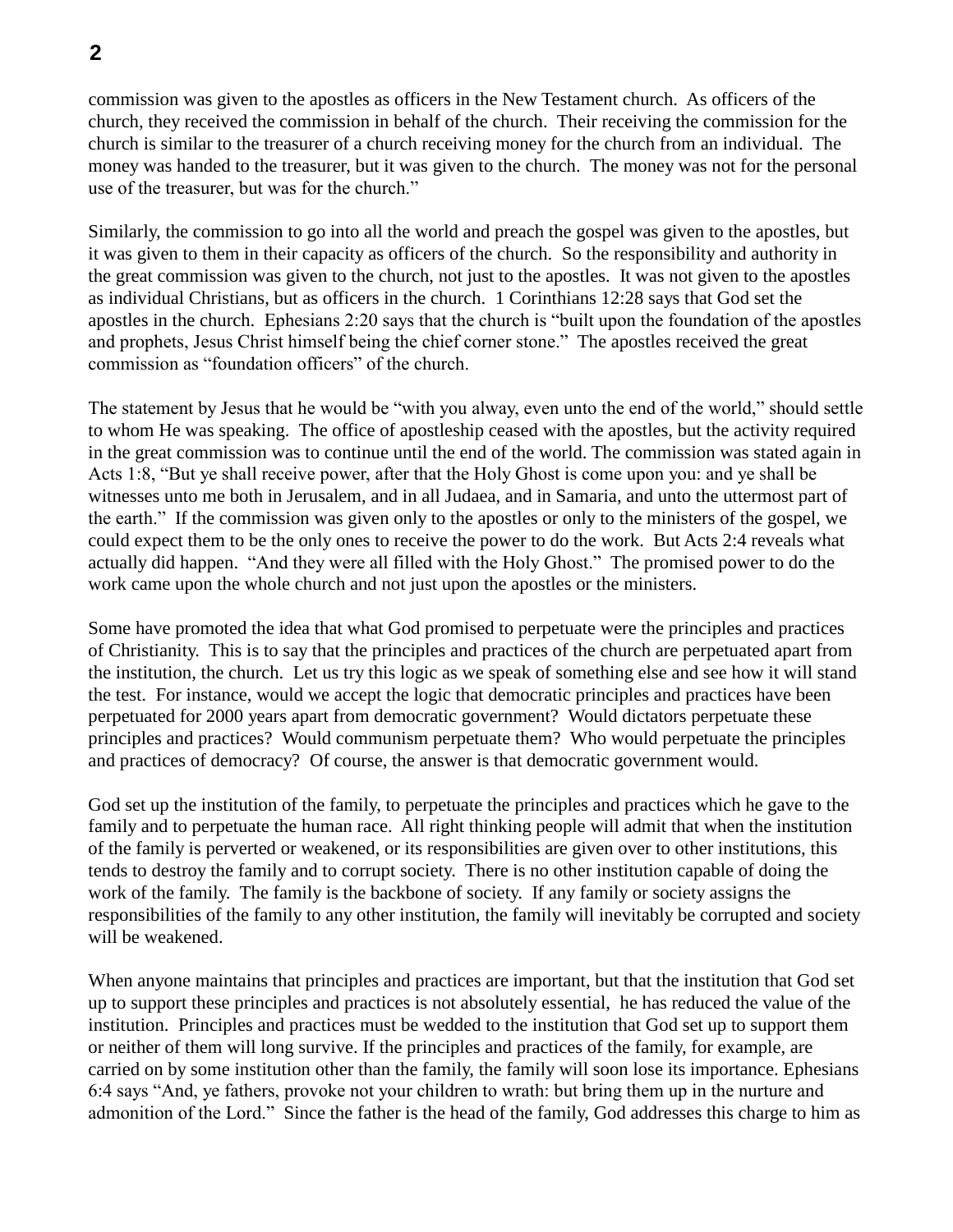the responsible party. If the father turns this responsibility over to others the family will finally be destroyed. The church should not take over this responsibility. Day care centers should not take over this responsibility. Many well-meaning people might try to assume this responsibility, but the results would be less than satisfactory because this is not God's way.

What should be the response of the church when they see fathers neglecting this responsibility? Should they set up another institution to do the work? No! The word of God should be brought to focus on the problem and the father should be admonished according to the Scriptures concerning his responsibility. In Christianity we have often tried to use a Band-Aid to heal a major problem. It will not work. There must be a return to God's way which is revealed in Scripture. There are not short cuts.

The New Testament church is the backbone of true Christianity. The church alone has been given the responsibility to perpetuate the principles and practices of true Christianity. When her God-given work is assigned to other individuals or institutions, the church will be weakened and its work will eventually be corrupted. Therefore, if the principles and practices of true Christianity are found in all generations since the time of Christ and the apostles, we can say with all confidence that it is the New Testament church, set up by Christ, Himself, who has done the work.

The principles and practices do not stand apart from the institution, the church. They stand together. It is evident from the Scriptures that God purposed to spread truth throughout the whole world and that the New Testament church is the institution that Christ established to spread this truth. Paul stated this in 1 Timothy 3:15: "But if I tarry long, that thou mayest know how thou oughtest to behave thyself in the house of God, which is the church of the living God, the pillar and ground of the truth." God deposited truth, both principles and practices, in the church and made it the responsibility of the church to spread it throughout the whole world.

In order for the church to fulfill her mission of spreading the gospel and establishing churches where there are none, God places gifts in the church who are uniquely equipped to do the work. God calls men in the churches to preach the gospel. The church recognizes these gifts. The church judges when they are fully prepared to do the work. The church ordains them and sends them out to do the work. According to 1 Tim. 3:6 a novice is not to be ordained. The pattern established by Christ in Mark 6:7 was to send them out two by two. In the book of Acts this same pattern seems to have been followed. Those who were sent out by established churches to spread the gospel and to establish other churches did not go alone, but carried with them other mature believers. When Paul and Barnabas were sent out by the church at Antioch in Acts 13, they felt a responsibility toward that church. When they returned from their mission they called the church together and gave them a report of the work which they had done. (Acts 14:27).

The church has the responsibility of training the gifts which God places in her. Christ, in the great commission, says that the church is to be "teaching them to observe all things whatsoever I have commanded you." (Matt. 28:20).

It seems to be pride, arrogance, or self-will for an individual to say, "I was taught truth by the Holy Spirit apart from the New Testament church. Therefore I will start a church on my own by the authority given to me directly from God." Even the apostle Paul returned to the church at Jerusalem and to the other apostles "and communicated unto them that gospel which I preach among the Gentiles." (Gal. 2:2). This spirit of Paul seems to be a far cry from the spirit of many ministers today.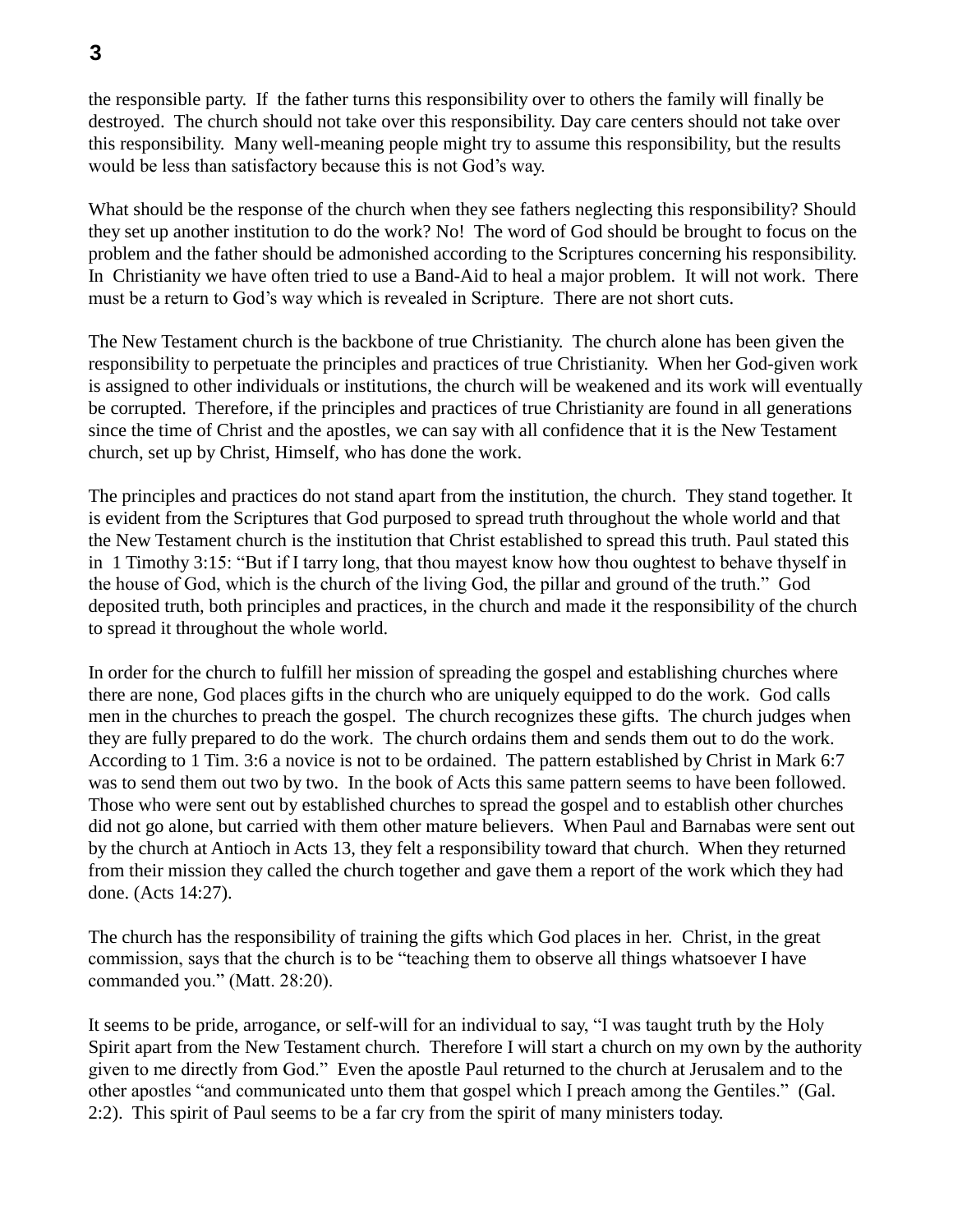If others are given the responsibility to train the gifts given the church and to send them out to spread the gospel and to start churches, the weight of this responsibility is removed from the church and she loses the sense of the importance of the work. The foundation of her unique work will be eroded and the very work itself will become corrupted. If it is taught that the discipleship method is only one way among others, the same sad results will follow.

If it can be shown from church history that some congregation got its start because a minister from a false religious institution taught himself the truth and subsequently gathered a congregation and founded them on true Biblical principles, this still does not make such an action Scripturally sound. If we accept this as a valid work of God and teach that this proves that God has another way other than church succession to spread the truth, we accept fallible history as equally valid with the God-inspired Scriptures. Scripture does not reveal that this is God's ordained way for the church to be perpetuated. God's law for perpetuating His church does not need to be proven by man's history. History cannot be accepted on an equal basis with Scripture. A truth must be proven by Scripture and then it must be received by faith.

The question could be honestly asked: "Has God ever called a man in a false religious institution and taught him the truth independently of the church? Has a New Testament church ever been started by such a minister?" We can only reply: "The secret things belong to God, but the things which are revealed belong to us and to our children." When we make the secret things of God (those things not revealed in Scripture) our rule of faith and practice, we most likely will go into error. God is sovereign. He can do what He pleases. He may do something one time which is not given to us as a pattern in Scripture. When we make the secret things of God a pattern for our work, we may pattern our work by something which will never be repeated by God. God has given the church the Scriptures for our only pattern and to that alone we must be faithful. The Scriptures are to guide the church into all that she is to do and believe.

If the church does not have the exclusive authority and responsibility to spread the gospel beyond her local sphere of influence, it is clear why the Baptists in the early 1800's set up a separate institution, the mission board, to do the work. If men who are called to preach have authority and responsibility as individuals apart from the church to spread the gospel, we could well suppose that they needed an organization to finance the work.

It is clear to me why a perversion and a corrupt practice was established. If Satan wanted to corrupt the work it would be much easier for him to corrupt an individual than it would be for him to corrupt the New Testament church. It would be much easier for Satan to place his false teachers into this most important work outside the influence of the New Testament church. A false teacher cannot stand the scrutiny of a New Testament church. A true man of God does not object to any honest person examining what he is doing. He especially delights to have the New Testament church examine what he is doing, because he knows how easy it is to fall into error.

When our forefathers in 1832 took a stand against the false practice of how the gospel is spread and how churches are established, they said in the Black Rock Address under the subject of missions: "Previous to stating our objections to the mission plans, we will meet some of the false charges brought against us relative to this subject, by a simple and unequivocal declaration, that we do regard as of the first importance the command given of Christ, primarily to His apostles, and through them to His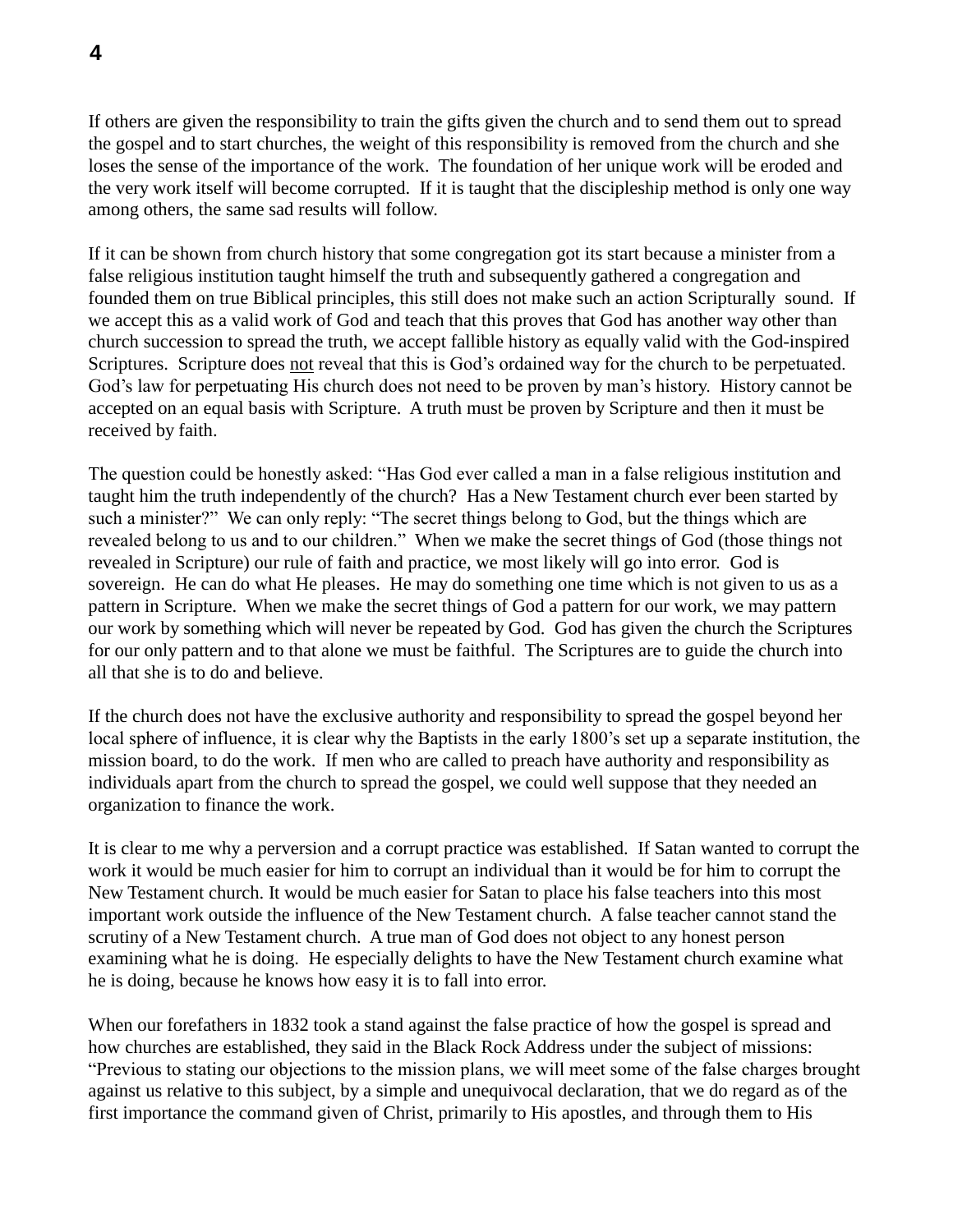ministers of every age, to 'Go into all the world and preach the gospel to every creature,' and do feel an earnest desire to be found acting in obedience thereunto, as the providence of God directs our way, and opens a door of utterance for us…1st. In reference to the medium by which the gospel minister is to be sent forth to labor in the field, agreeable to prophecy going before, that out of Zion shall go forth the law, and the work of the Lord from Jerusalem, the Lord has manifestly established the order, that His ministers should be sent forth by the churches." It seems that our forefathers in 1832 did not immediately unchurch those assemblies where error had entered. (Errors such as Sunday Schools, colleges, and theological schools to train ministers, mission boards, Bible societies, etc.). When these assemblies did not purge themselves of these errors after several years, our forefathers considered them as not being New Testament churches and would not receive their baptisms as valid. At first, their errors centered around practices, but false practices will lead to false doctrine. Also, false doctrines will lead to false practices.

The question that we must answer in our generation is this: Were our forefathers right? If we take the position that our forefathers were wrong and that those churches which they declared against were just churches in error, then we should try to help purge them of their error and return them to the true Biblical position. If we take the position that our forefathers were right and that those churches had lost their identity as true churches, then we should leave them alone lest their errors corrupt our assemblies. From the warnings given in the Revelation to the seven churches, it is most doubtful that God would allow an assembly to go on in gross error for more than 150 years and still call it His church. For the New Testament church today to have church fellowship with the assemblies our forefathers declared against is to take a stand on behalf of those whom our forefathers opposed.

## As is pointed out in *Hassell's History of the Church of God*, p. 356:

When the Fullerite heresies had been introduced among the Baptists and produced great discord and turmoil, some of the old veterans of the cross met at Black Rock, Maryland in 1832 and published a solemn protest against all the newly introduced innovations upon our former faith and order and made the rejection of the new departure a test of fellowship…

The Old School Baptists never did consent to any of the antichristian doctrines and institutions of the new order, even when mixed up with in denominational connections, they protested against every practice for which there was no 'thus saith the Lord', and after laboring to reclaim the disorderly until they found their labors were unavailing, they withdrew fellowship from them. Christ has commanded us to withdraw from every brother that walks disorderly.

There are at least two great dangers which the church faces:

- 1. Assuming duties and responsibilities which have not been given to her by Christ, her head.
- 2. Farming out or assigning to others the duties and responsibilities which belong only to her.

Those who usurp the authority and responsibility which Christ gave to the church because the church is not doing her work, are not doing the church any favors. Their efforts would be more profitable if such would bring the Word of God to the church and lead her into obedience to that Word.

To be orthodox is not wrong. Orthodoxy should not be a hated word. For some to claim to be orthodox may be hypocrisy because they claim to be the church and exclude all who do not line up with their particular "political" group. But those not in that particular little group of Old Baptists could easily overreact and decide that almost any Christian group is a true New Testament church.